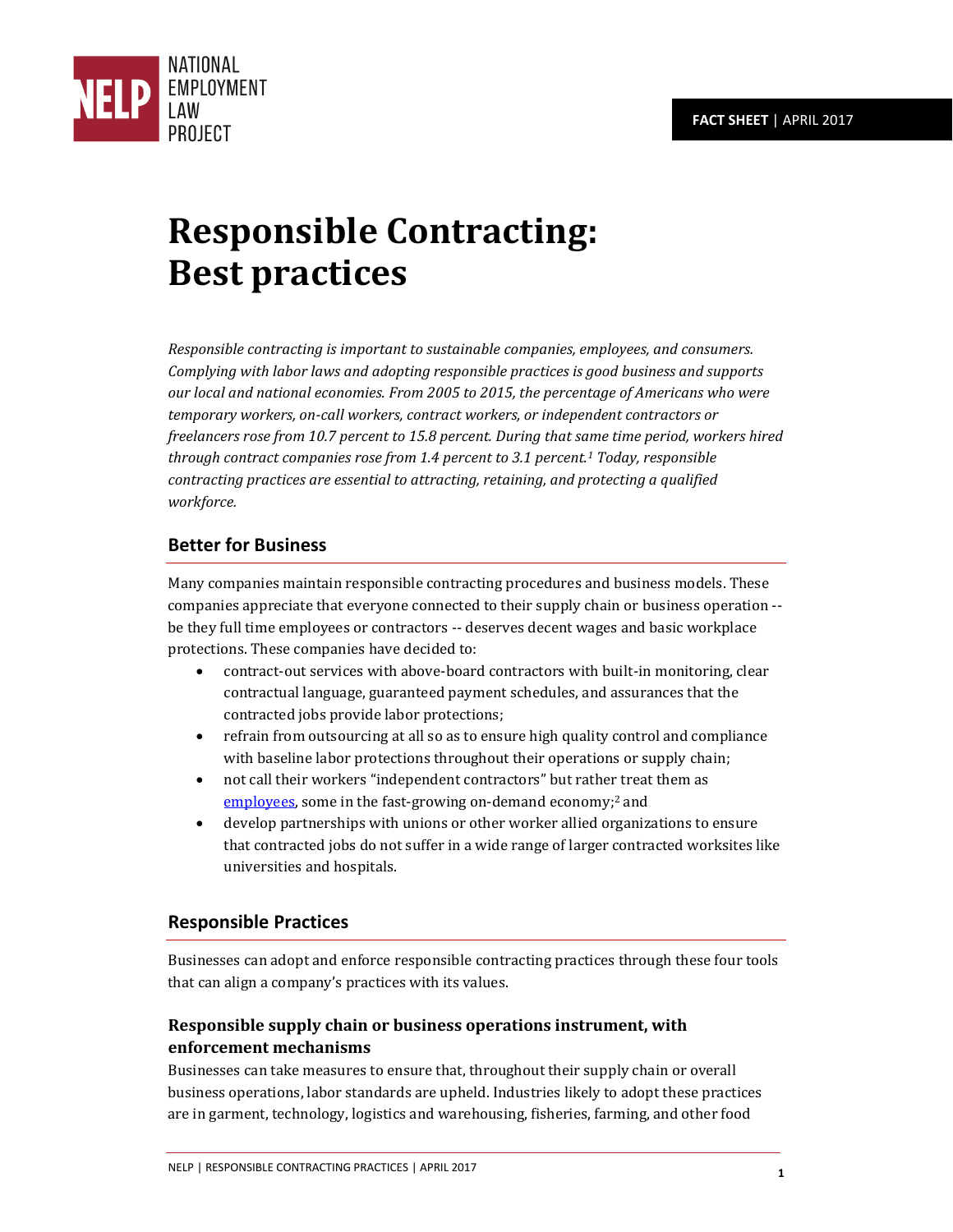supplies. Examples of good practices and resources include:

- Worker Rights Consortium: *[Workplace Standards and Factory Obligations](http://www.workersrights.org/dsp/DSP%20Program%20Description,%202012.pdf)* <sup>3</sup>
- Equitable Food Initiative: *[EFI Labor Standards](http://www.equitablefood.org/about)* <sup>4</sup>

#### **Responsible contractor policy (RCP)**

Responsible Contractor Policies (RCP) support and encourage fair wages and protections for workers employed by a company's contractors and subcontractors. Industries where these policies can be found are often in janitorial and building services, construction, manufacturing, warehouses, public sector, and hospitals. RCP's can also cover agreements with staffing or temp agencies. Examples of good practices and resources include:

- Bentall Kennedy: *[Responsible Contracting Policy](http://cr.bentallkennedy.com/Assets/Documents/RC%20Policy_2015.pdf) <sup>5</sup>*
- Panda Power Funds: *[Responsible Contractor Policy](http://www.pandafunds.com/about/corporate-governance/responsible-contractor-policy/)* <sup>6</sup>
- Partnership for Working Families: *[Policy & Tools: Responsible Contracting](http://www.forworkingfamilies.org/page/policy-tools-responsible-contracting)* <sup>7</sup>
- Santa Clara Valley Transportation Authority: *[Contractor Pre-qualification Pilot](http://www.vta.org/inside/boards/packets/2003/06_jun/060503/21)  [Program](http://www.vta.org/inside/boards/packets/2003/06_jun/060503/21)* <sup>8</sup>
- Harvard University: *[Wage & Benefit Parity](http://procurement.harvard.edu/wage-benefit-parity) <sup>9</sup>*

#### **Franchising and franchisee agreements**

Responsible franchisors can play a critical role in informing and enforcing the labor standards of franchisees. This can happen in any franchise relationship, be it fast food, restaurant, home care, or other franchises. An example of a good practices includes:

US DOL: *[Agreement with Subway to Protect Workers](http://waiterpay.com/2016/08/02/department-labor-subway-wage-theft-violations/)* <sup>10</sup>

#### **Proper employee classification**

Responsible companies should classify their employees as such, and not as independent contractors. In most instances, an individual performing labor or services for another should be covered as an employee under our employment laws, unless the person operates an independent business, with specialized skill, capital investment, and the ability to engage in arms-length negotiations over the terms of a job. Misclassification has been seen in industries such as: transportation, janitorial, logistics, home care and domestic work, construction, tech, and other sectors. Examples of good practices and resources include:

- Hello Alfred: *[Company Efforts to Provide Good Jobs in the On-Demand Economy](https://blog.helloalfred.com/us-labor-secretary-thomas-perez-visits-nyc-based-start-up-hello-alfred-19f6094bdce9) <sup>11</sup>*
- Munchery: *[Delivery Team](https://munchery.com/jobs/219207/delivery-driver/) <sup>12</sup>*
- National Employment Law Project materials:
	- *[Independent Contractor Misclassification Imposes Huge Costs on Workers and](http://www.nelp.org/content/uploads/Independent-Contractor-Costs.pdf)  [Federal and State Treasuries,](http://www.nelp.org/content/uploads/Independent-Contractor-Costs.pdf)  13*
	- *[Independent Contractor vs. Employee: Why independent contractor](http://www.nelp.org/content/uploads/Policy-Brief-Independent-Contractor-vs-Employee.pdf)  [misclassification matters and what we can do to stop it,](http://www.nelp.org/content/uploads/Policy-Brief-Independent-Contractor-vs-Employee.pdf)  14*
	- *[Independent contractor classification in home care.](http://www.nelp.org/content/uploads/Home-Care-Misclassification-Fact-Sheet.pdf)* <sup>15</sup>
	- *[Employers in the On-Demand Economy](http://www.nelp.org/content/uploads/Fact-Sheet-Employers-in-the-On-Demand-Economy.pdf)<sup>16</sup>*

#### **Other resources**

- *[The Road to Responsible Contracting](http://www.nelp.org/content/uploads/2015/03/responsiblecontracting2009.pdf)*, NELP <sup>17</sup>
- *[Contracting that Works](http://www.nelp.org/content/uploads/2015/03/ContractingThatWorks2010.pdf)*, NELP <sup>18</sup>
- *[The Fissured Workplace: Why Work Became So Bad for So Many and What Can Be](http://www.hup.harvard.edu/catalog.php?isbn=9780674975446)  [Done to Improve It](http://www.hup.harvard.edu/catalog.php?isbn=9780674975446)*, David Weil <sup>19</sup>
- *[Administrator's Interpretation No. 2016](https://www.dol.gov/whd/flsa/Joint_Employment_AI.htm)-1*, US Department of Labor<sup>20</sup>